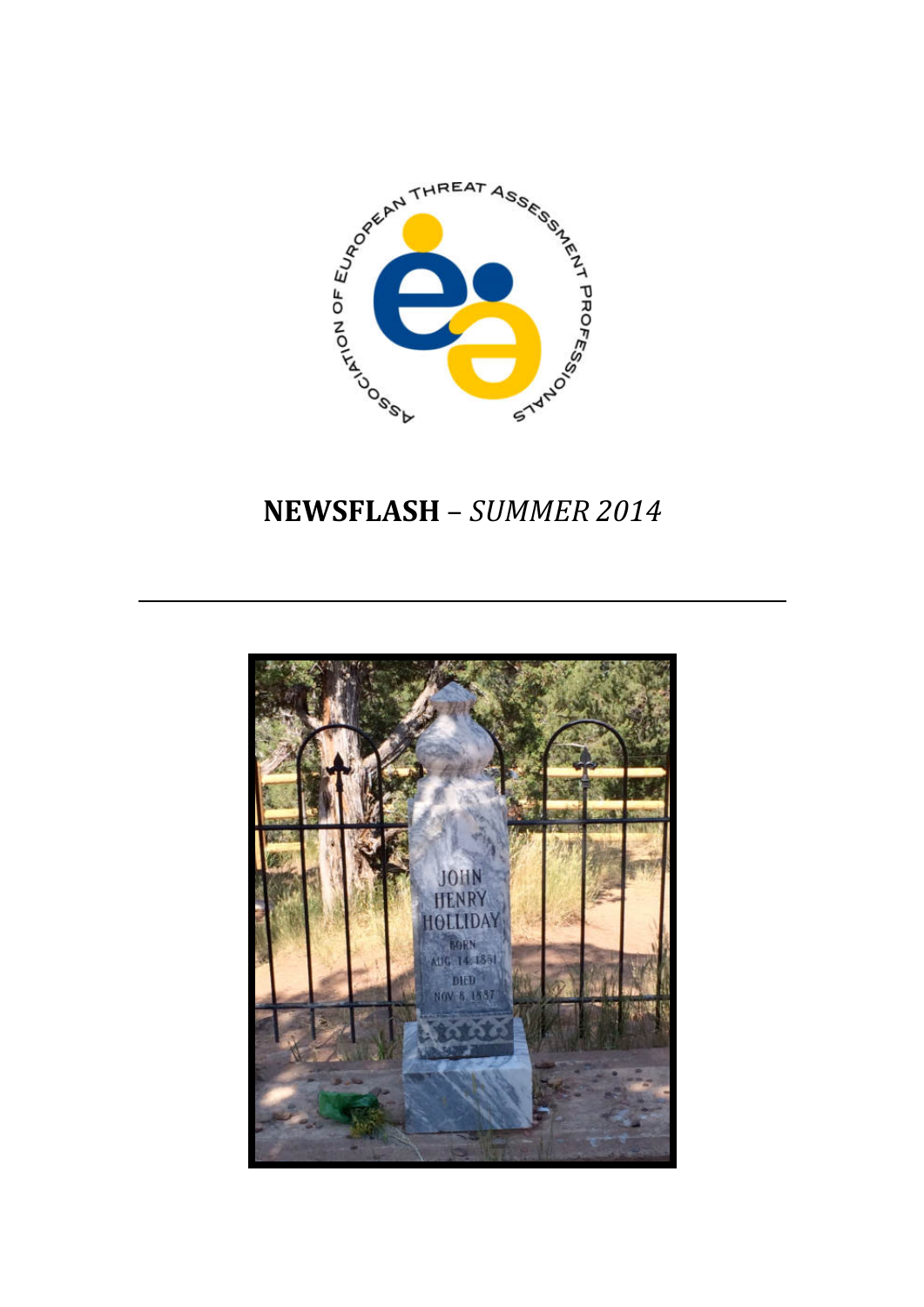

Not your typical summer picture on the front page of this edition of Newsflash. Dr. Reid Meloy, sent us this picture he took during his holiday in Colorado. Doc Holliday's grave, buddy to Wyatt Earp and notorious gunslinger with his colt 45. Famous for the shoot out at the O.K. Corral in Tombstone Arizona, and one of the great 19th century American threat assessors and threat managers. Wyatt Earp is second from the left (seated).



# **Message from the Board**

Dear members,

Our past conference in beautiful Stockholm brought a change to the executive board. In April this year, I had the pleasure to take the role of the association president. The excellent work that Bram Van der Meer has done clearly left excellent footprints to follow. A lot of the international networking between various Threat Assessment Associations would not have been possible without the leadership that Bram has shown. So, big boot to fill expectation wise, but I am happy and eager to take the responsibility for the two years.

The Stockholm conference also had a wonderful result regarding our membership numbers. We had many new people, seasoned professionals, join our association. Hopefully we will see the same development continue in the near future. This also creates growing pressure for the board and associate board members to make sure that you all get benefits that you see useful in your line of work.

One of the main benefits is definitely the professional accreditation, which hopefully will be started before next year. I personally feel this to be extremely important for the development of threat assessment in Europe. Another benefit is the JTAM.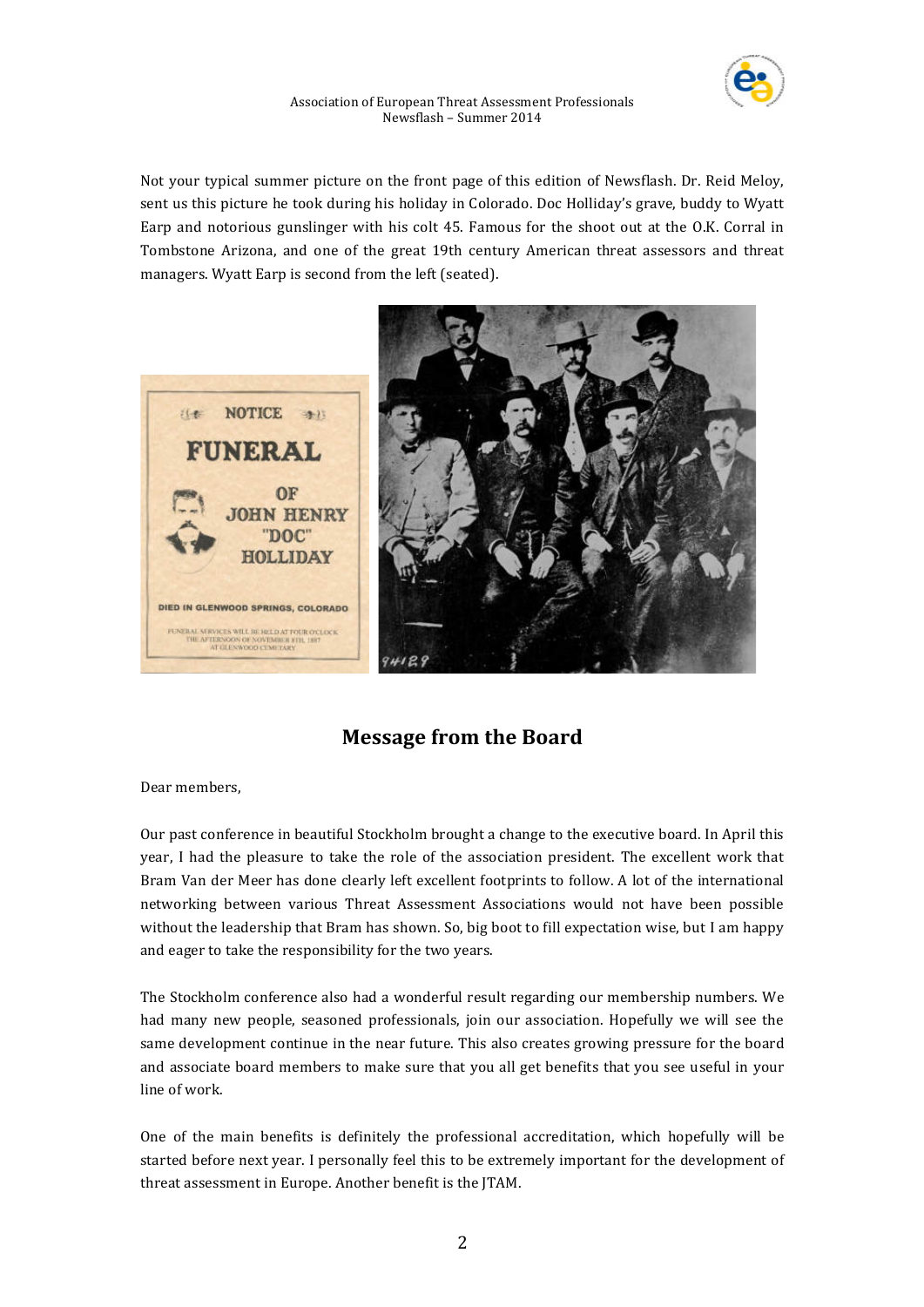Unfortunately the first issue has seen some delays, but based upon the recent communication with the editors and publishers, AETAP members should be getting 1st and 2nd issue within the next few weeks. Also, if you haven't done this already, please join our LinkedIn group, where you can find information on how to access the electronic version of JTAM. Sometimes any updates regarding AETAP might get to you in a more reliable way, when mass emails get stuck into organizations firewalls or are automatically put into trash folder.

During this summer the board has also been discussing a number of new developments, related to the visibility and "marketing" of AETAP, possible local workshops as well as our activity in the social media. Most likely we can share more information about these issues after the next board meeting in November.

Finally, please mark the dates 14th-16th April 2015 into your calendar. The next main AETAP conference will take place in the magnificent town of Lucerne, Switzerland. Our call for abstracts has already started, so the program for 2015 should be out in November. And in the spirit of global networking, please check out the dates for ATAP, CATAP and APATAP for this year. Great conferences and excellent networking events like ours.

With enthusiasm, energy and excitement

Totti Karpela President

# **New 
 developments**

# **Publications in progress**

# *Comparing school shooters with threateners of school shooting without intent*

In threat assessment casework the question often is if a person makes a threat or poses a threat. To answer that question in the field of school shootings an international group of researchers compared a sample school shooters with other students of concern. A typology of eight warning behaviors for targeted violence—acute, dynamic patterns which may indicate accelerating risk of violence—were tested in a small sample of German school shooters  $(n=9)$  and students of concern  $(N=31)$  to see if any warning behaviors would be significantly different between the groups. Five warning behaviors were found to occur with greater frequency in the school shooters and discriminate between the samples: pathway, fixation, identification, novel aggression and last resort. All effect sizes were large (phi  $>0.50$ ). The findings are discussed in the context of school shooting data from Germany and the United States and their implications for threat assessment.

The paper "Some Warning Behaviors Discriminate between School Shooters and Other Students of Concern" authored by J. Reid Meloy, Jens Hoffmann, Karoline Roshdi & Angela Guldimann will be published in one of the next issues of the *Journal of Threat Assessment and Management.*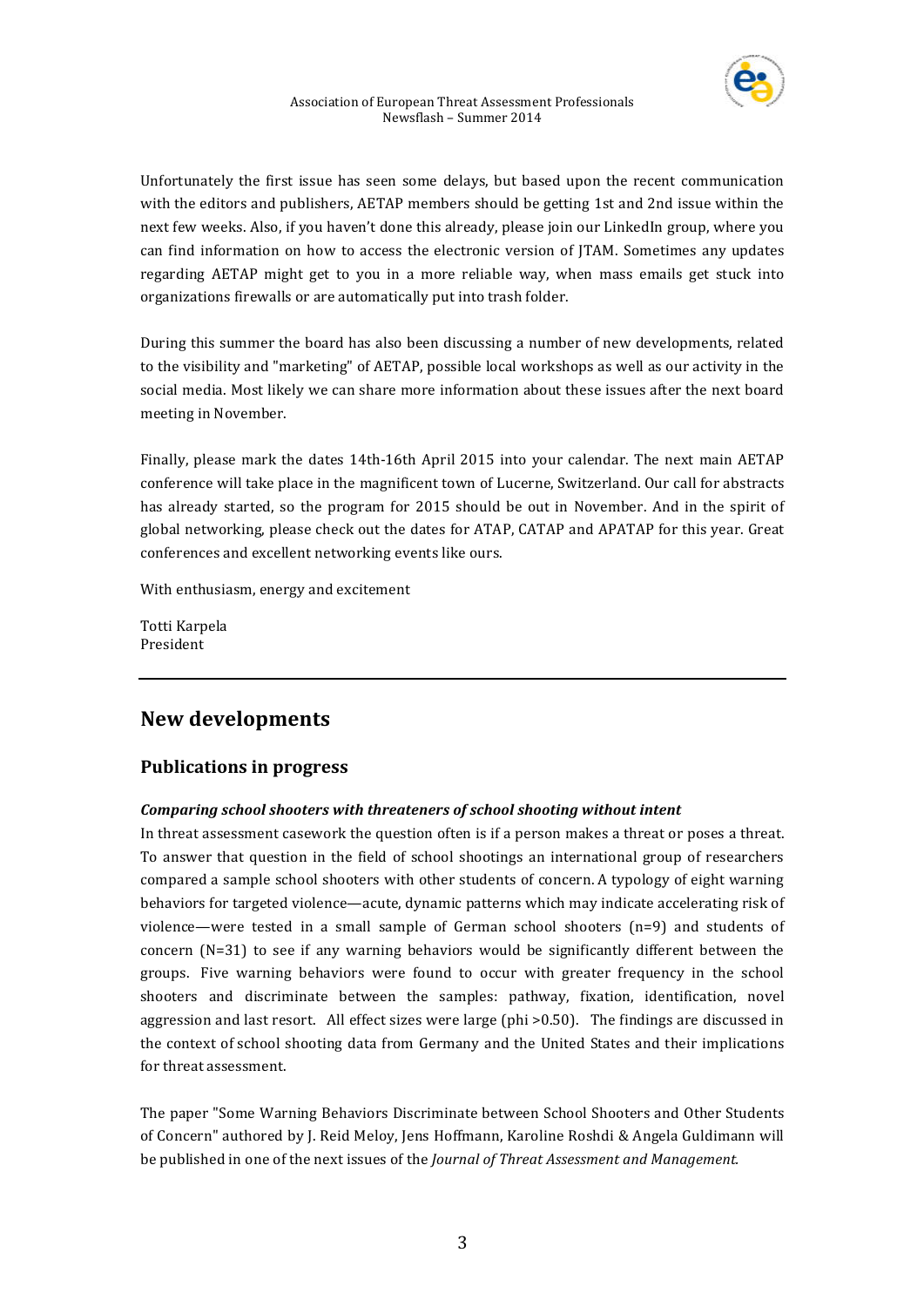

# **Journal of Threat Assessment and Management**

We have had some bad luck with the first issue of JTAM. Most of our members have not yet received the first issue of JTAM and as the board we on feel bad about this frustrating delay. However, logistics have now been sorted out and we should be expecting the 1st and 2nd issues to be delivered shortly to all of us. If you haven't done this already, please join our LinkedIn group, where you can find information on how to access the electronic version of JTAM. Thank you for your patience.

# **Violence and Gender**

The new journal of "Violence and Gender", recently set up by Mary Ellen O'Toole, had a very successful start. Already two new issues have been published during the last few months. There are just too many interesting articles to summarize for you. Topics are: mass murderer (new typology), Why do young males attack schools?, Risk factors in targeted violence, Perspectives on mass violence. We recommend to visit the website. Some articles are freely accessible and some are available for a small amount of money:  $\frac{http://online.liebertpub.com/toc/vio/1/2.}{}$ 

# **Published research**

### "Factors present when battered women kill" (Lynn, e.a., 1989)

During our annual conference in Stockholm, Lisa Warren commented on some interesting research from the United States. Though this research is far from new, it is still very informative and unique. Not many researchers have access to such a goldmine of information. The researchers interviewed 12 women who had killed their intimate partner after a history of abuse. Death threats, alcohol abuse by the partner on a daily basis, and the presence of firearms in the house existed in the majority of these former relationships. Moreover, psychological abuse (e.g. enforced isolation, jealous accusations, humiliation and verbal threats to harm the children) was perceived as more devastating than physical abuse. This is consistent with other research. The respondents reported limited use of outside resources to escape from their abusive situation. Half of the women still loved their partner they had killed. The full article can still be purchased at: http://informahealthcare.com/doi/abs/10.3109/01612848909140850.

# "Cyberstalking versus off-line stalking in a forensic sample" (Cavezza and McEwan, 2014)

These renowned Australian researchers have recently filled the gap for the lacking knowledge of cyberstalkers. They compared 36 online stalkers with 36 off-line stalkers. Analyses showed only few differences between the groups, although cyberstalkers were more likely to be ex-intimate partners and less likely to approach their victim. Contrary to expectations, cyberstalkers were no more likely than off-line stalkers to have multiple victims. The majority of cyberstalkers also used off-line stalking tactics. The majority of the whole sample was diagnosed with a personality disorder. The full article from Psychology, Crime and Law can be purchased at: http://www.tandfonline.com/doi/abs/10.1080/1068316X.2014.893334.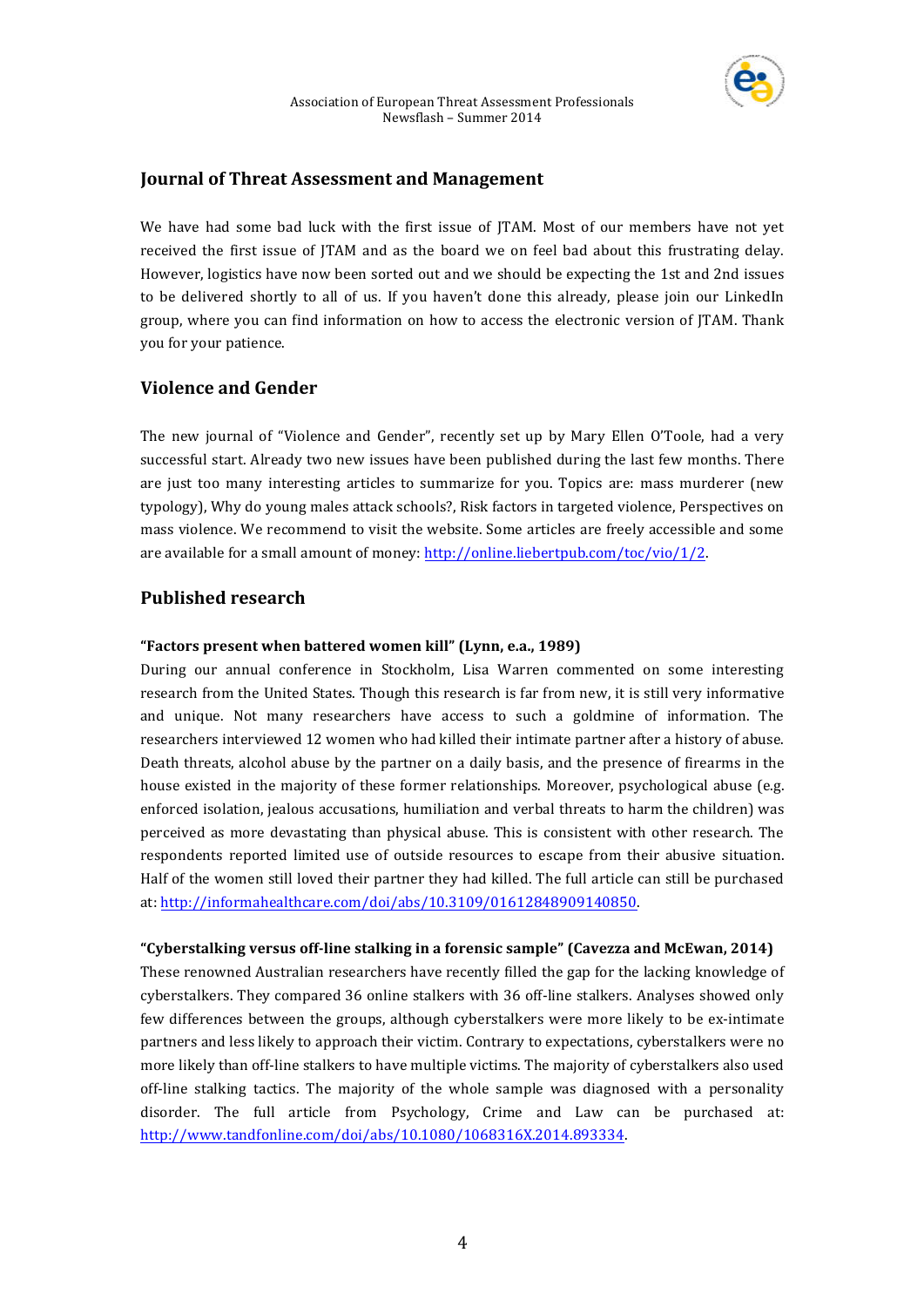

# "Innovating Responses to Managing Risk: Exploring the Potential of a Victim-focused **Policing Strategy"** (Paterson & Clamp, 2014)

This is an interesting article from the United Kingdom. The researchers investigate the potential benefits of developing partnerships with victims, in managing threats to their personal safety via intelligent use of electronic monitoring techniques by the police. The authors propose to shift from offender monitoring to placing victims at the heart of surveillance. The reasons for this are clear: offenders often do not comply with restrictions and tend to develop adaptive strategies that displace, resist and reformulate offending behavior in new forms and new areas. It is thought that the combination of intelligence-led policing and a surveillance-enabled response makes smarter use of scarce resources. Response speed can be accelerated through an interconnected system that identifies high-risk instances and anticipates potential threats against vulnerable repeat victims. Police recording systems do have the potential to monitor repeat service users and to use these data to assess risk.

This article inside Policing Advance Access by Oxford University Press is available at the link: http://policing.oxfordjournals.org/content/8/1/51. 

# "Assessing Violence Risk Among Female IPV Perpetrators: An examination of the B-Safer" **(Storey & Strand, 2013)**

Susanne Strand from Sweden presented an interesting poster session during our annual conference in Stockholm earlier this year. She provided an opportunity to contribute to her research on stalking. This made us all curious about her publications so far and we found out that together with a Canadian colleague she carried out this very useful research. The question was to what extent the B-Safer (already widely used by the Swedish police) is applicable to women being the perpetrator? They found that women possessed fewer risk factors. In addition, results suggest that additional risk factors to those in the B-Safer are required to assess risk for female IPV. The most substantial difference between males and females was found for the item of negative attitudes.

If you would like to read further, the full article can be purchased at: http://www.tandfonline.com/doi/abs/10.1080/10926771.2013.835015. 

# **Threat Assessment Tools & Techniques**

# **FAM**

A researcher from The Netherlands, dr. Vivienne de Vogel, developed an additional guideline, complementary to the HCR-20 in order to assess female violence risk. Though validation research is still in progress, the first results are promising. Several risk factors for violent behaviour in women differ substantially from those in men. On the basis of mental health expertise and literature Vivienne and her researchers have been able to formulate 9 women specific risk factors to take into account.

These are:

- Prostitution
- Parenting difficulties
- Pregnancy at young age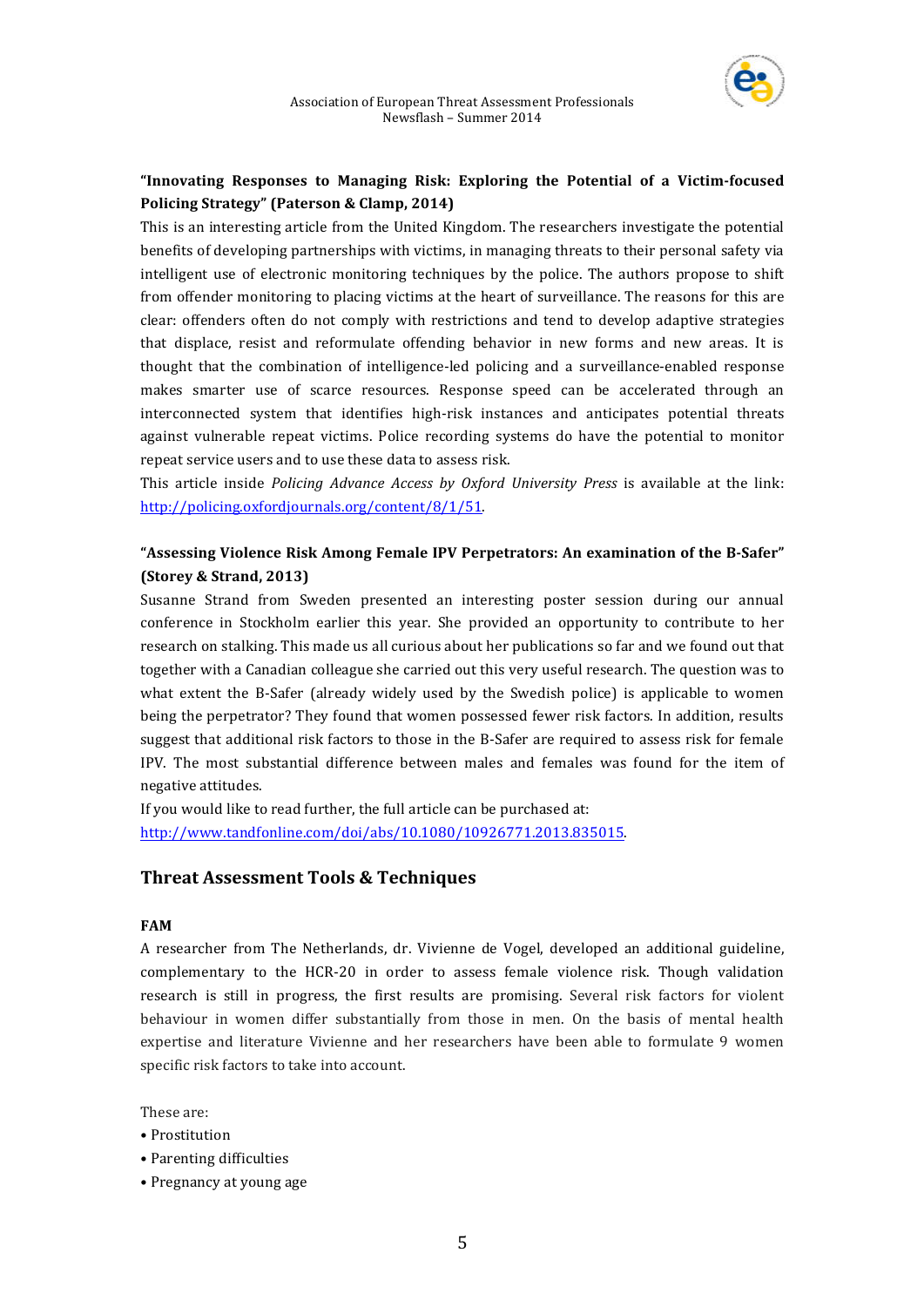

#### Association of European Threat Assessment Professionals Newsflash - Summer 2014

- Suicidality / self-harm
- Covert / manipulative behaviour
- Low self-esteem
- Problematic child care responsibility
- Problematic intimate relationship

More (ordering) information in English is available at: http://www.eburon.nl/fam\_en and https://www.cavershambooksellers.com/search/X18031.

### **HCR-20 Version 3**

As mentioned in our previous newsletter there now is a new version of the HCR-20. The International Journal of Forensic Mental Health has recently published a special issue, focussing on this new contribution to the international forensic psychological community. There are articles on the development of this new version, the use of the tool in populations in The Netherlands and German, reliability and validity, adapting the tool in pre-trail settings as well as a case study. All of this interesting material is accessible for free at: http://www.tandfonline.com/toc/ufmh20/current. 

### **PATRIARCH**

The PATRIARCH, a tool for assessing the risk of honor-based violence has now officially been released. The PATRIARCH has been developed by Drs. Randall Kropp, Henrik Belfrage, and Stephen Hart, and should be considered a structured professional judgment (SPJ) guideline, specially designed for use by law enforcement, criminal justice, security, child protection, school, post-secondary institution, and mental health personnel.

The PATRIARCH builds on the authors' related work on violence risk assessment, most notably the Spousal Assault Risk Assessment guide (SARA), the Brief Spousal Assault Form for the Evaluation of Risk (B-SAFER), the Guidelines for Stalking Assessment and Management (SAM) and the History Clinical Risk-20 for general violence (HCR-20:V3). The PATRIARCH is the first published evidence-based comprehensive risk assessment procedure for honour based violence, which is defined as any actual, attempted or threatened physical harm that is motivated, at least in part, by beliefs about honour.

The official launch took place May 12 in Bergen, Norway, with two additional days of training provided. All three authors gave presentations, together with experts from Sweden and Norway. Henrik Belfrage presented on the work with a previous draft version in Sweden, and Randall Kropp presented the final version of the PATRIARCH and how it is presently used in Canada. Juno Blom, the Swedish Government's coordinator in honour related issues, presented on "Honour based violence. The content of the problem". Linda Ekman, analyst at the Stockholm County Police, presented on "Using the PATRIARCH within Stockholm County Police", and Guro Angell Gimse presented on "Using the PATRIARCH in dialogue processes within cases of honour based violence".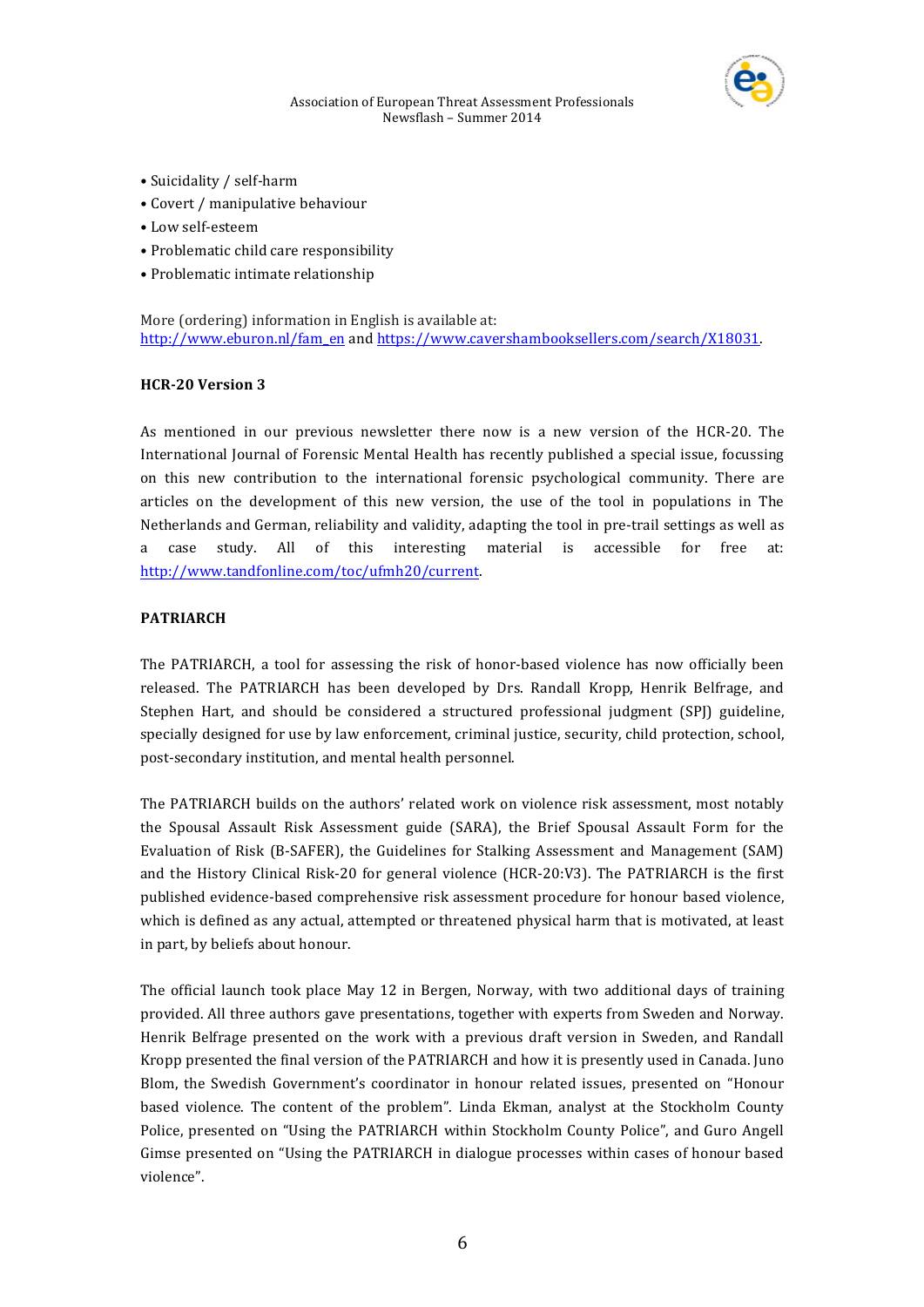

The chair for the event, Dr. Stephen D Hart, concluded that the PATRIARCH hopefully will be an important contribution to the field of threat assessment and that it will be an important evidence-based aid for professionals working with cases within this context. The PATRIARCH manual and worksheet are available from ProActive ReSolutions (www.proactive-resolutions.com). It is currently being translated for use in Sweden, Norway, Denmark, Iceland, The Netherlands, Belgium and Switzerland.

# *Henrik 
 Belfrage*

# **SAPROF**

SAPROF (the Structured Assessment of Protective Factors for violence risk) is a relatively new instrument for assessing protective factors for violence risk. The authors would like to see it used besides the already widely used risk assessment tools such as the HCR-20.

SAPROF has recently been validated. During the Spring of this year the Dutch researcher Michiel de Vries Robbé successfully presented his dissertation on this subject. He concludes that the protective factors of the SAPROF show a good predictive validity for non-violent incidents while the offender is still undergoing treatment. Good results are found across different groups of patients. Two findings in this thesis are especially meaningful:

- 1. Protective factors demonstrate to provide incremental predictive validity over risk factors in predicting violent recidivism, in other words future violent behaviour can be assessed more accurately when protective factors are incorporated in the risk assessment;
- 2. Improvements on protective factors during treatment show to be related to reductions in violent recidivism after treatment, in other words the more protective factors are developed during treatment the less likely in becomes that a person will re-offend after treatment.
- 3. His full thesis can be downloaded at: http://www.saprof.com/\_files/Phd%20Thesis%20Protective%20Factors.%20Michiel% 20de%20Vries%20Robbe.pdf.

# G4S Analysis tool for Operational Level & Venue Specific Risk Assessment

Mr. Simon Murphy from G4S presented at our annual conference in Stockholm and showed us the use of threat assessment during major sport events. We are very fortunate that Mr. Murphy was willing to share the analysis tool with our participants and members. Attached is a useful template in which the expert can fill in the necessary information: the baseline situation, a risk table (defined as the likelihood x impact), venue attractiveness, threat & vulnerability. Everyone who is involved with threats during major events is advised to look into this instrument.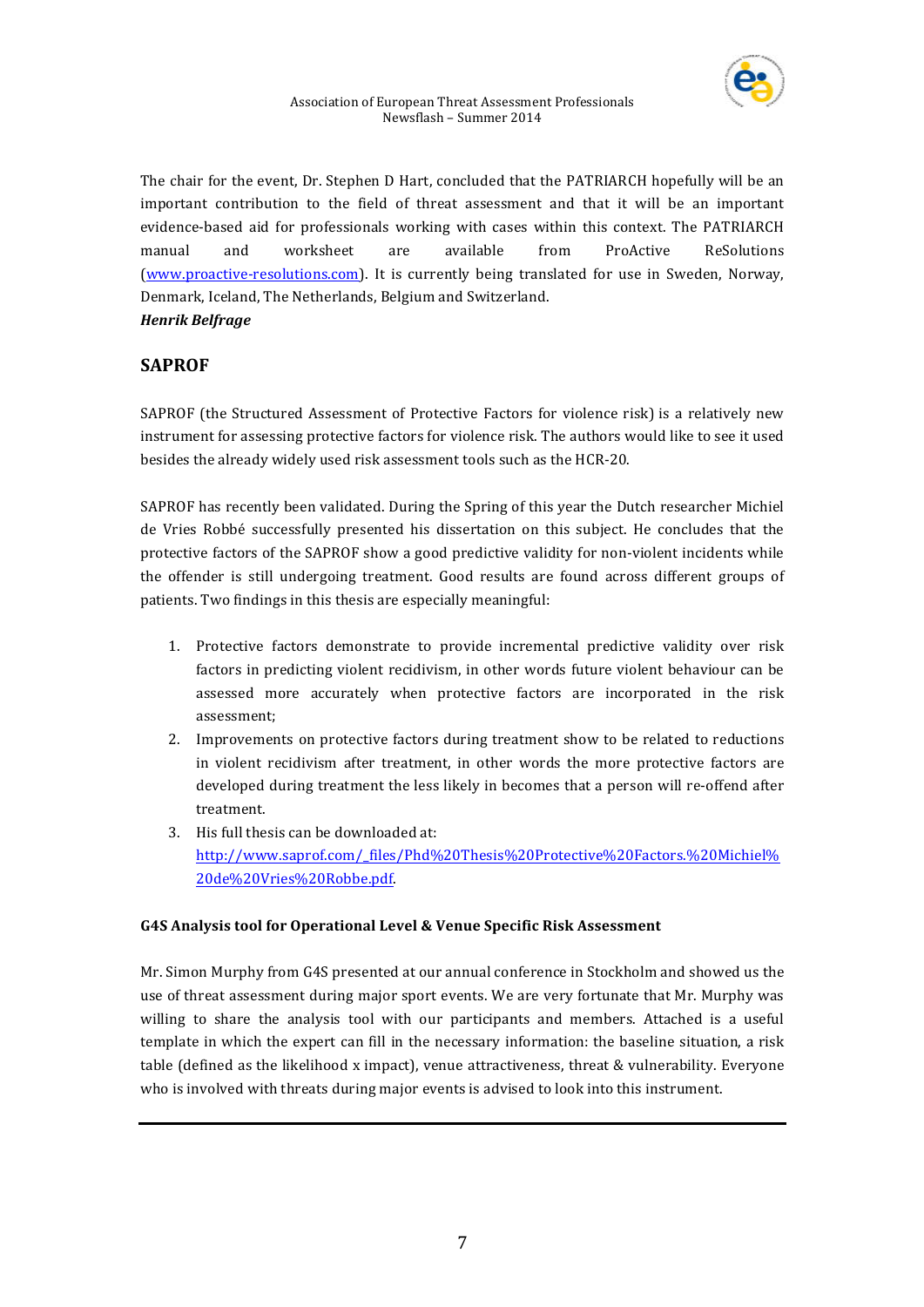

# **International Associations, Professional Networks & Education**

# **ATAP**

Just around the corner is the conference of our American colleagues, held from  $12 - 15$  August in beautiful sunny California. This will be the organization's twenty-fourth annual conference! Our president, mr. Totti Karpela will be in California, representing the European association. We wish our American friends of the ATAP board all the best with the final preparations, and everyone attending a successful learning experience. For more information visit: https://m360.atapworldwide.org/event.aspx?eventID=89052

# **Swiss conference on Threat Management,** September 9<sup>th</sup> 2014, Olten CH

"Threat Management in practice - Practical approaches and case management"

On the 9th of September the second Swiss Threat Management Conference in Olten will take place. Experts from different fields will speak about case management and how they have taken care of their cases.

Different forms of threatening behavior will be focused on, like querulous complainers, threats and aggression in public offices, universities, domestic violence, stalking, risks for children and muss murder. Universal elements of successful case management using threat assessment tools will be presented within a great variety of topics. Another focus will be case management on an interdisciplinary level. Presenters will be experts from different professions like police, psychology, social work, corporate security and psychiatry.

The day before the conference there are two different expert workshops:

- 1. Querulous complainers Personality aspects, psychological background, threat assessment and management - Dr. Jens Hoffmann (Institute of Psychology and Threat Management)
- 2. Psychological de-escalation Managing aggressive people within public authorities  $-$ Karoline Roshdi (Institute of Psychology and Threat Management)

Conference and seminar language is German. More information is available at: http://www.i-p-bm.com/unserethemen/bedrohungsmanagement-konkret.html. *Karoline 
 Roshdi*

# **CATAP**

*Annual 
 conference 
 19 
 – 
 24 October 
 2014*

Then our Canadian friends are next in line to have their annual conference. We are confident that this will be another impressive event and advise our AETAP members to attend. The conference will be held at one of the most beautiful places in Canada – in Whistler, North of Vancouver.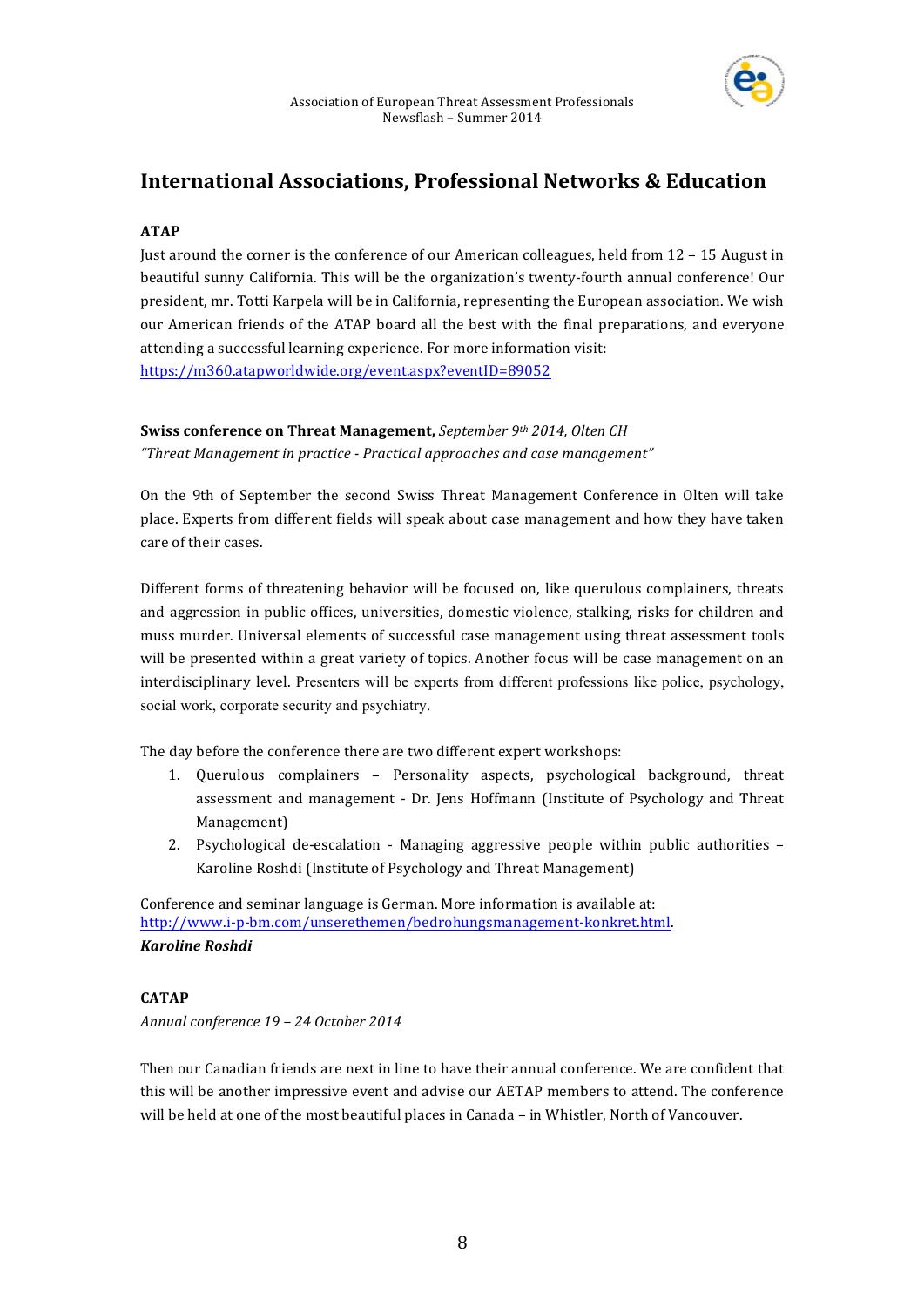

Besides the main conference, there will also be interesting threat assessment workshops for you to attend, starting on the Sunday prior to the main event.

Dr. Laura Guy and dr. Randy Kropp will do a 2-day workshop (19 and 20 October) with the title "Foundational Spousal Assault and Stalking - Threat Assessment & Risk Management **skills".**

*ProActive Resolutions is pleased to offer a two day Workshop on Spousal Assault and Stalking* Threat Assessment & Risk Management at the annual conference of the Canadian Association of Threat Assessment Professionals (CATAP). Spousal violence is one of the most common and dangerous forms of violence and stalking is a specialized form of violence that often intersects with spousal violence, increasing risk of lethality. The Workshop will be held 19-20 October 2014 at the Chateau Fairmont Whistler in Whistler, British Columbia, Canada.

On Day 1, Participants will learn general principles and skills related to threat assessment and risk management. On Day 2, participants will apply skills learned on Day 1 to a case and discuss critical issues in risk for intimate partner violence and stalking. Participants also will learn to administer the Spousal Assault Risk Assessment Guide (SARA) and the Guidelines for Stalking Assessment and Management (SAM). This workshop is designed for those who are new to the field of threat assessment, have completed some training (e.g., 1-4 days), or want to refresh previous training. Methods of instruction will include lecture and group exercises. Lectures will be supplemented with audiovisual material (e.g., PowerPoint presentations). Group exercises will include completion of practice cases based on audiovisual and written materials.

The Workshop will be facilitated by two of ProActive's Threat Assessment Specialists, Drs. P. Randall Kropp and Laura Guy. Dr. Kropp is a clinical and forensic psychologist with the Forensic Psychiatric Services Commission of British Columbia, and an Adjunct Professor of Psychology and a member of the Mental Health, Law, and Policy Institute at Simon Fraser University. He specializes in the assessment and management of violent offenders. Dr. Kropp has published numerous journal articles, book chapters, and research reports and has co-authored several manuals on violence risk assessment and management. Dr. Guy has a doctorate in clinical-forensic psychology. She is an Assistant Professor of Psychiatry at the University of Massachusetts Medical School and a member of the Mental Health, Law, and Policy Institute at Simon Fraser University. Her research focuses on *forensic assessment, the role of mental disorder for violence risk, and violence risk assessment and* management with adolescents and adults. She is the (co) author of over 125 articles, chapters, reports, manuals, and presentations. Drs. Kropp and Guy have conducted numerous workshops on violence risk assessment and management for diverse professionals around the world. Thousands of professionals from hundreds of settings across the world have taken part in our Workshops to date and the procedures developed by our Threat Assessment Specialists are among the most widely used in the field. Our Threat Assessment and Risk Management Workshops are the only ones in this field that have been subjected to systematic empirical research.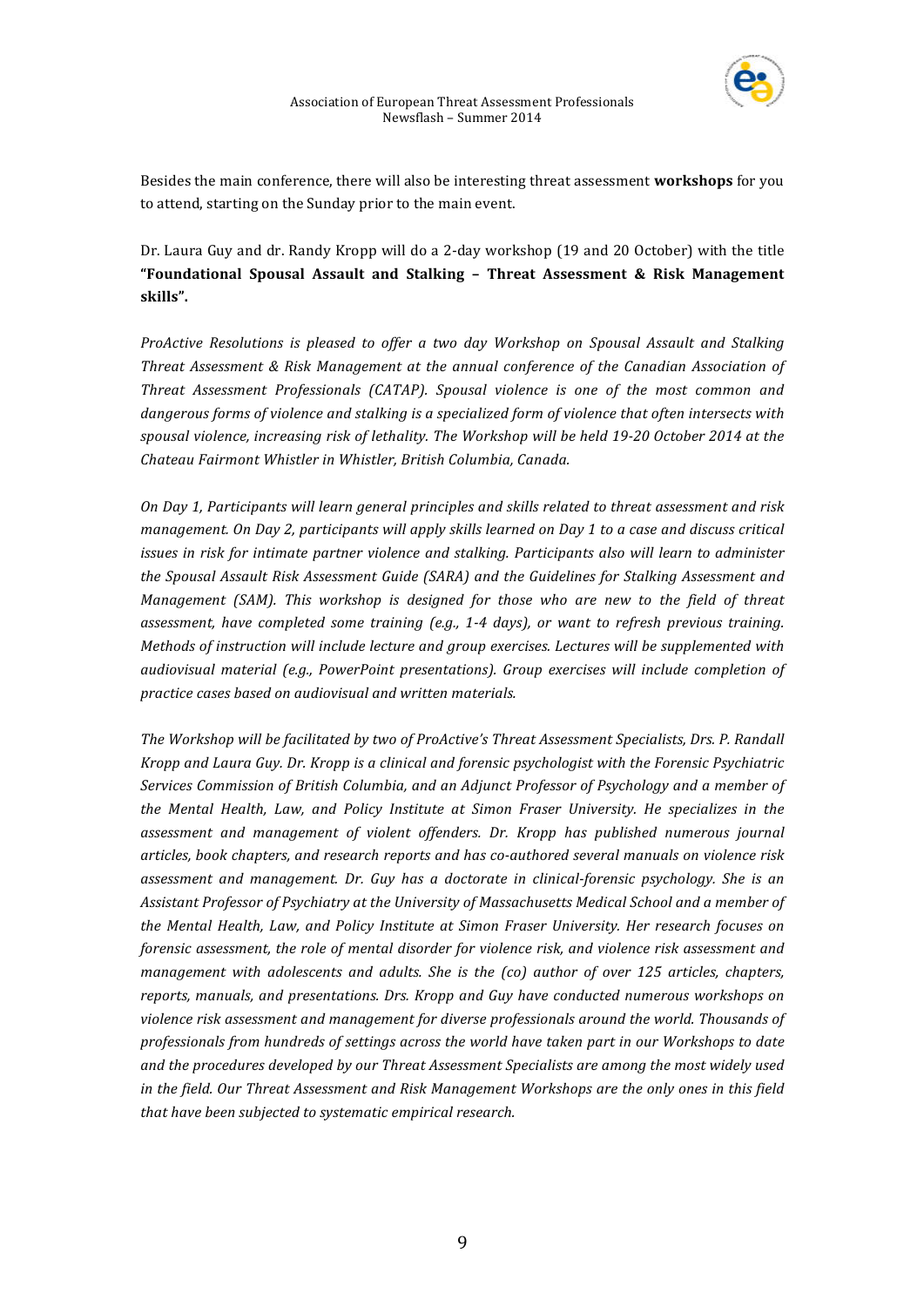

Early bird pricing for the Spousal Assault and Stalking Threat Assessment & Risk Management Workshop and the CATAP conference is in effect until 12 September 2014. Please register at http://www.catap.org/events.

# AETAP board member, Bram Van der Meer will provide a 2-day 'Investigative Interviewing for **Threat Assessment'** workshop.

Fundamental to any threat assessment is the information it is based on. In order to conduct a threat assessment the assessor has to use information provided to him by the client, or by sources he/she finds and investigates by himself/herself. The core of the business of a threat assessment professional is to then synthesize the information collected and develop a comprehensive management plan aimed at reducing risk for violence by targeting situations that are under their control. The quality of information and its sources can depend on the case and also change over time, but are essential to the quality of the management tactics and strategies provided.

The first part of this two-day expert workshop will focus on the problems that threat assessment professionals face in the process gathering information. Sufficient and reliable information is a fundamental requirement of every case assessment and risk management plan. What can we do and where should we focus on to make sure that what we work with is indeed based on the truths and on facts? Which processes can influence our own emotions and expectations influence and lead to wrong judgments? What kind of sources can help us to to gain a better understanding of the individual, or individuals, we are dealing with? His motivations, his concerns, his relationships and the way he handles relationships, his attitudes towards the workplace, mental health, and stress coping strategies - important factors that can be essential for a good quality threat assessment and - management program. Behavioural information not only crucial for the final assessment and management strategy, it also is very helpful for the interviews that we have with subjects. Understanding the motivations and needs of someone we are speaking to, and having some form of understanding of his / her personality style significantly influences the quality of the interview.

Identifying different personality styles and how to deal with aggressive or manipulative interviewees who are resistant to share information will be discussed during the workshop. The *following topics form part of the program:* 

- *Interview preparation*
- **I** Identifying the goal and the setting of the interview
- **•** The psychology of influencing behaviour
- **EXECUTE:** Communicative skills and the working relationship
- *Non-verbal behaviour*
- **Personality styles & interviewing difficult people**
- **Interviewing delusional individuals**
- **•** Dealing with unwanted behaviour
- **Example 1** Lying and deception